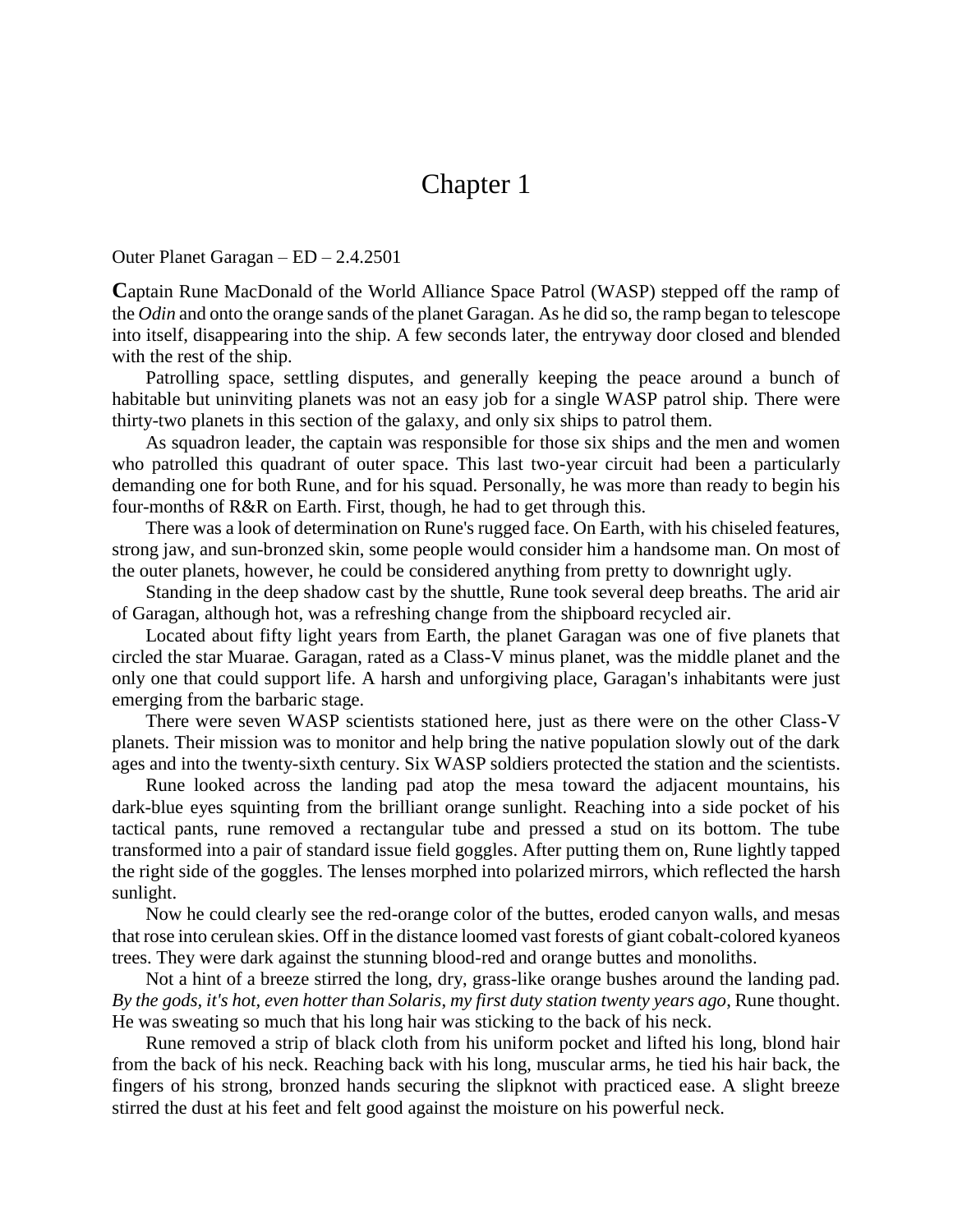Moving his gaze to the front of the monitoring facility, Rune noted that the bulk of it lay hidden inside the mountain. *It will be a lot cooler inside,* he thought to himself, as he stepped out of the shadows.

As he did so, he saw a flash of light from the roof of the monitoring facility. Reflexively, Rune dove to the ground and rolled back into the shadows. A one-inch-diameter hole appeared in the ground where he had been standing just a few seconds before. Rune slapped a button on his black uniform. Like a chameleon, it immediately changed color to match his surroundings. Rune crawled backward, further under the shuttle, as a barrage of shots tore into the ground in front of him. The orange-colored dust covered him entirely now. "*Good! Now I'll be harder to see*."

Rune drew his DUSTER (Duel Use Space Tactical Energy Ray) and turned its power dial two clicks to the right. At this highest setting, a blast from it would disrupt the neutrons in the atomic structure of whomever he hit. They would become atoms of hydrogen and would burst and vanish. Rune pressed and turned a few more studs, and the DUSTER transformed from a handgun to a rifle. He carefully aimed where he had seen the flash.

Rune quickly double-tapped the left side of his goggles, activating the heads-up display. The target acquisition circle zoomed in on the roof of the building. Now, he could clearly see someone lying on the roof holding a sniper assault rifle. It was going to be a difficult shot, with an architectural short wall running around the roofline partially hiding the sniper.

One tap to the center of his goggles and they paired with his DUSTER, like the scope on a rifle. When the heads-up display showed Rune that he was on target, he double tapped the DUSTER's firing stud. There were two flashes, one from the wall and a second from what was hiding behind it, neither of which was there when the air cleared.

Rune looked along the roofline to assure himself that no one else was there. Satisfied that there was no further threat, he reset his goggles and returned the DUSTER to its default handheld configuration. Rune tuned the DUSTER down to its kill setting and began to crawl forward. As he did, his peripheral vision caught movement to his left.

Rune rolled to his right, as he simultaneously chanced a shot at where he had seen the movement. A shot coming from the tall bush to his right pinged off the shuttle's landing gear next to him. Whoever was shooting at him had him pinned down from both sides!

Rune brought his left arm up and pressed a stud on the titanium band attached to his forearm. Speaking sub-vocally to the ship's computer, he requested that it eliminate the threats on either side of the ship. The ship responded that the objects were too close. The lasers would hit their lowest vertical pivot point before they could acquire a target.

Thinking quickly as the shots pinged off the metal around him, the Rune gave the ship's computer another command. He told the ship's computer to wait ten seconds and then fire its side pulse cannons. It was to begin to fire fifty yards beyond the targets, stepping the shots in closer to the ship each time. The computer was to continue firing until the cannons reached their lowest vertical pivot point.

When the cannons began to fire, Rune's assailants dove for cover. Quickly turning in the opposite direction from where he had been, Rune holstered his DUSTER and crawled to the rear of the shuttle.

When he reached it, he looked quickly from side to side. Seeing no one, Rune stood and jumped as high as his long legs would allow him. He was just inches short of grabbing the bottom rung of the maintenance ladder.

Suddenly the ship stopped firing. Mustering all of the strength in his powerful legs, Rune jumped again. This time his fingers were able to wrap around the ladder's lowest rung. He pulled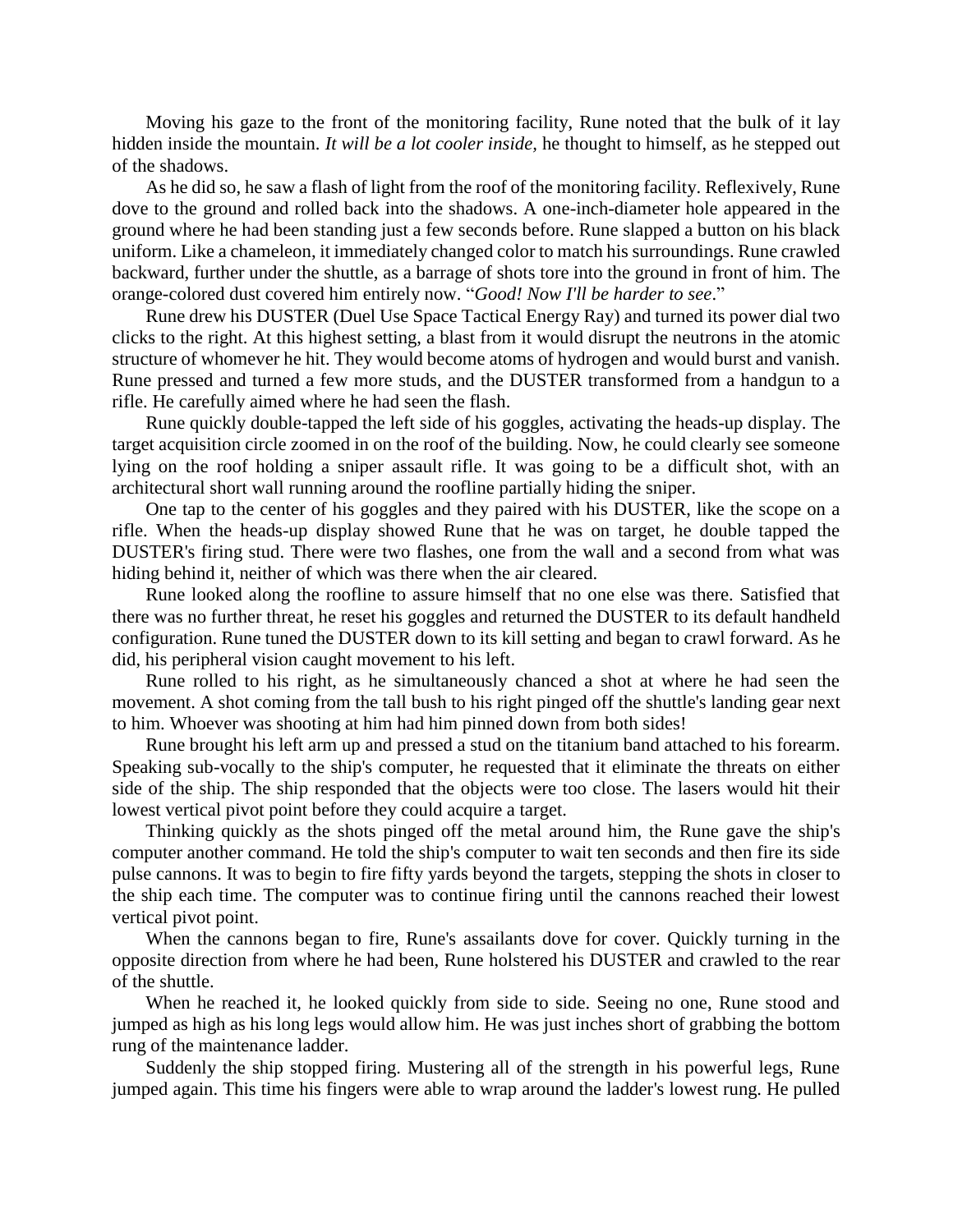himself up with brute strength, and a few seconds later was climbing to the top of the shuttle.

Now he could clearly see his assailants hiding in the tall bush below. Rune drew his DUSTER and fired at the assailant on his right. It was a direct hit, and he watched as his assailant rolled to the side, a good-sized hole in his head.

As Rune turned to fire at the second assailant, three shots pinged off the radar disk at his side. Ducking, Rune saw the second assailant running from the tall bush toward the shuttle.

Before Rune could return fire, his assailant was under the shuttle and out of sight. It was a standoff, and his assailant had the advantage. It was true that Rune had the high ground, but his assailant was in the shade. Already Rune's uniform was soaked through. The orange sun was brutally hot, and he had no water.

Rune thought about the situation for a moment and then asked the ship's computer to track his assailant. The computer told him that the assailant was at the front of the shuttle, so Rune quickly informed the computer how to proceed.

When he had finished giving the instructions to the on-board computer, Rune set his DUSTER on stun. There were a lot of questions that needed answering, and he wanted to catch this assailant alive.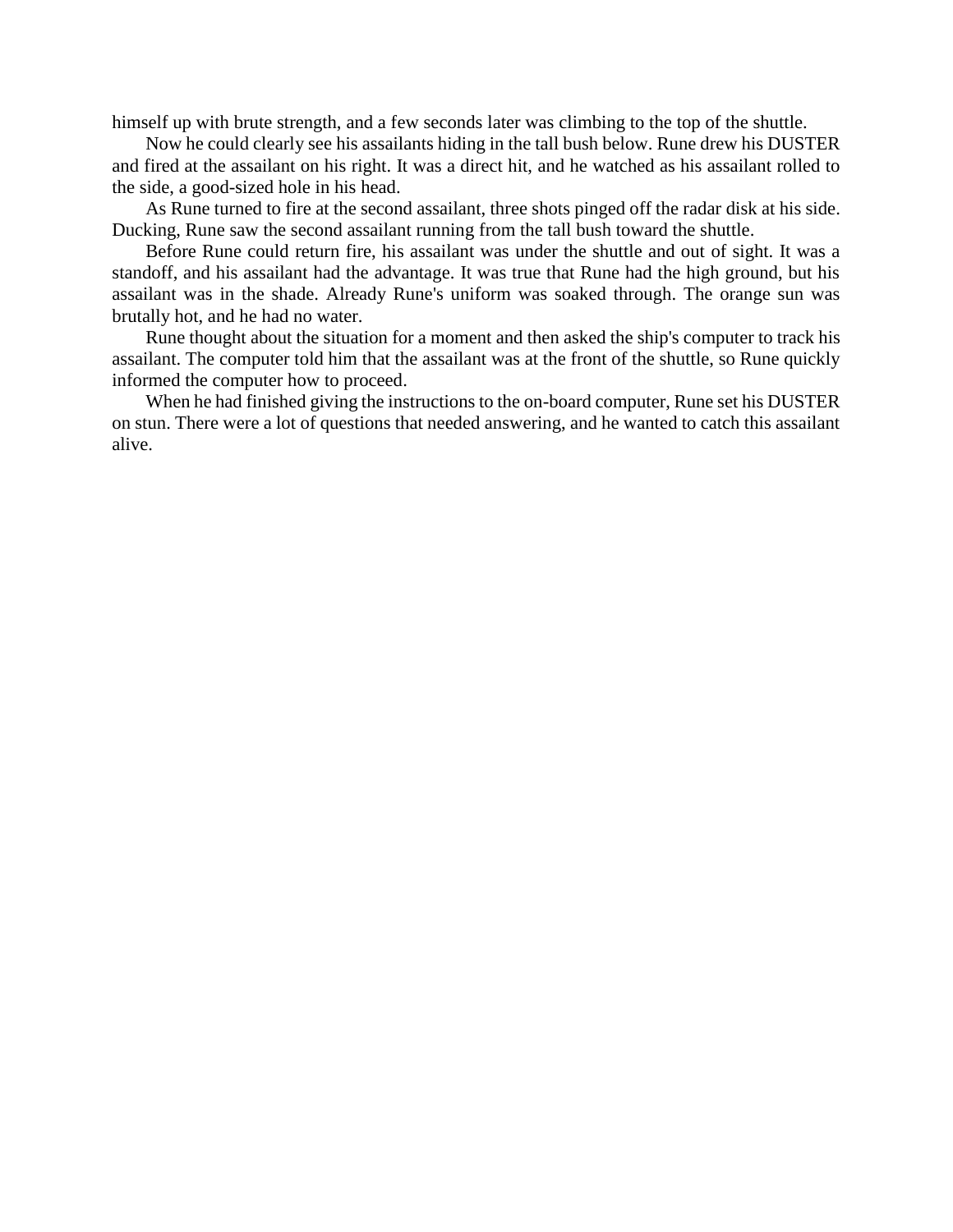## Chapter 2

**R**une's assailant sat quietly under the shuttle. He knew that it was only a matter of time before the peacekeeper from Earth would have to come down from the top of the shuttle. He would patently wait, and when he came down, he would kill him.

The assailant started when a piece of metal hit the ground right in front of him, followed by the peacekeeper. The assailant shot twice. Both shots went right through the peacekeeper into the ground. Behind him, the assailant heard a whistle. When he turned, he saw the peacekeeper hanging upside down from the back of the shuttle.

Rune fired his DUSTER twice, and the assailant fell to the ground. "*On a primitive world, the holographic projection is the king of distraction."*

He bent down and removed the blaster from the stunned Garaganian's hand. Along with the sniper rifle, it was another piece of technology that the Garaganians should not have possessed. He set his DUSTER to maximum, threw the blaster to the ground, and destroyed it.

Hearing a gurgling noise, Rune turned toward the Garaganian lying on the ground just in time to see his captive begin to convulse. Rune was at his side in two strides, but he was already too late, as the Garaganian stiffened and then relaxed.

There was no time to think about how the Garaganian had died. If there were any others inside the complex, they were on alert by now, so Rune needed to get in there as quickly as possible.

When the ship's sensors assured Rune that there was no longer any danger, he walked out from beneath the shuttle. Ready for anything now, Rune looked around curiously at the flat roof of the monitoring facility, with its domed torrents and the ugly snouts of the protruding rail guns. Satisfied that there were no other threats, he strode purposefully toward the facility.

As he drew nearer, he could see that the security panel was flashing red, which meant that the monitoring facility had been breached, and someone was already inside. There were no surprises there. As soon as he came within ten feet of the security monitor, a blue beam of light surrounded him and the tower rail guns moved to cover him. He would have to undergo a three-level security check before they would move away from him.

Rune continued forward surrounded by the blue beam, until he was standing within an arm's length of the monitor's screen, and he said, "I am Captain Rune MacDonald, ID number 067 Alpha 42 Beta 777 requesting access to monitoring facility 747-811-42."

The screen stopped flashing red, and an outline of a human hand replaced the warning sign. Rune placed his hand on the membrane screen inside the outline. He felt the familiar tingling sensation as the machine checked his DNA. Rune stood unmoving as the computer did a retina scan and ran a facial recognition program as well.

After a few seconds had elapsed, he felt the probing tingle of the search beam, and he knew that the machine was checking for energy weapons. With his free hand, he lightly touched the Flyzon sword attached to his belt.

Some of the outer Class V planets guarded by WASP Patrol ships, like this one, were home to native civilizations that had not progressed beyond the sword and spear stage. Standing orders were that whenever you landed on one of them, all advanced weaponry had to be left on board the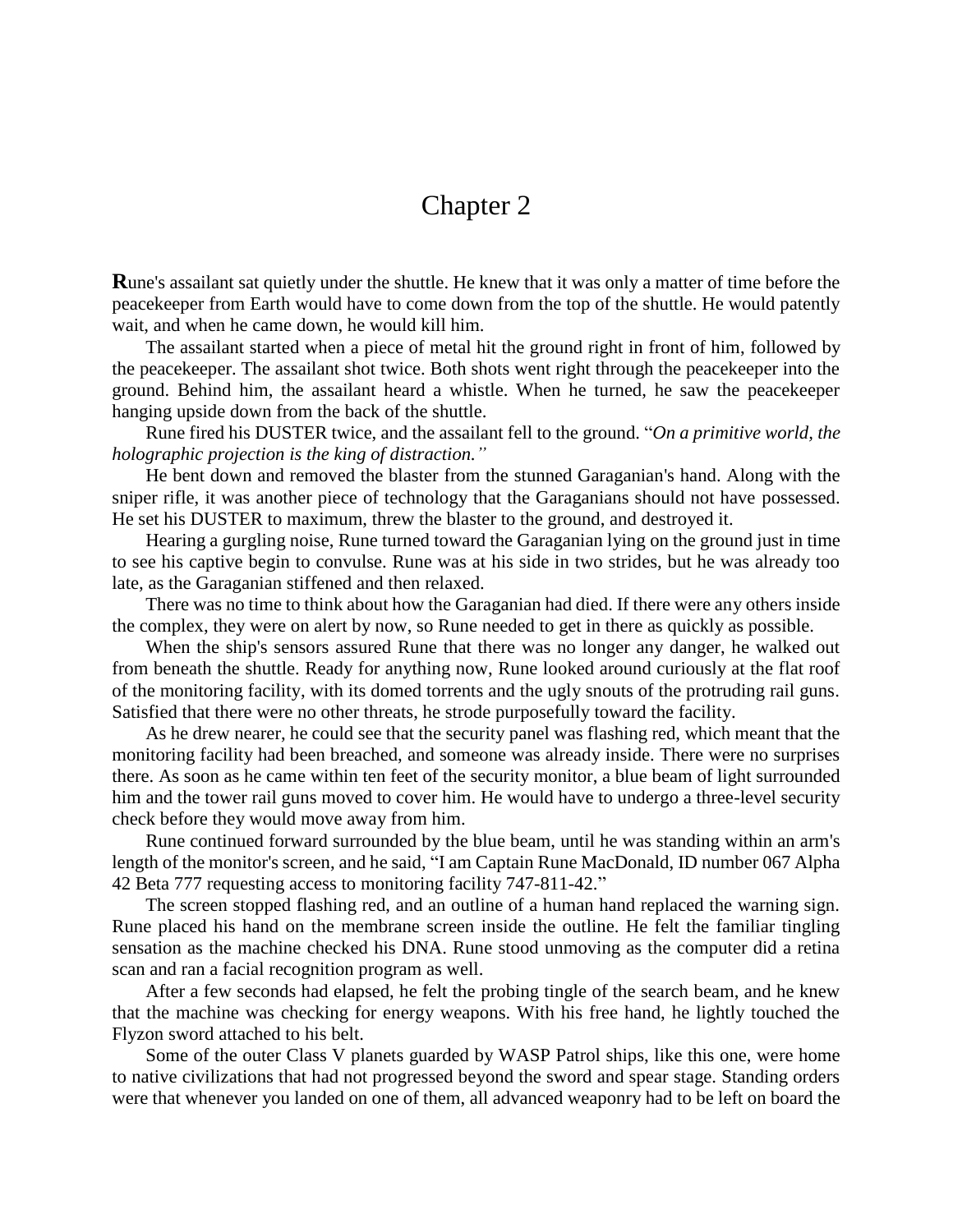ship. For that reason, all WASP personnel were required to carry a Flyzon sword, a synthetic material 200% harder than a diamond, linked to its owner as part of their personal armament. The rule was not in effect when responding to a monitoring station breach alarm.

Since fencing was one of his passions and he liked patrolling the Class V planets, Rune often practiced, aboard the ship, with a thirty-four inch sword he had forged himself.

The scanner chimed, interrupting Rune's thoughts, its disembodied voice addressing no one in particular, "Identity confirmed. Captain Rune MacDonald, security level Alpha 5, access granted."

The plastasteel door to his left slid silently into the wall. Rune drew his DUSTER and cautiously entered the room beyond.

As soon as he stepped through the opening, the door slid closed and blended with the wall. It was now invisible to the naked eye. Rune quickly stepped to his left, DUSTER at the ready. All his senses were on high alert as his eyes searched the shadows for movement.

He was in the control room of the monitoring station, and it was a mess. Almost every piece of monitoring equipment was, in some way, damaged or destroyed. As Rune watched, a computer screen lying in a corner flickered and went out. The station personnel, like so many lifeless ragdolls, lay wherever they had fallen.

Rune walked among the carnage, observing that there were energy burns as well as bloody slash marks on some of the bodies. It was obvious to him that the perpetrators had used energy weapons as well as edged weapons to carry out the bloody massacre.

Rune brought his left arm up and pressed a stud on the titanium band attached to his forearm. Speaking to the ship's computer, he requested a diagram of the monitoring facility. Within seconds, a holographic schematic of the room he was in appeared.

Rune studied the diagram for a few seconds and then used his index finger to circle a section. With a flick of his wrist, the rest of the schematic disappeared. Using the palm of his hand, Rune moved the remaining piece to face the opposite wall and gave it a push. The diagram moved to a section of the wall and stayed a millimeter in front of it.

Rune walked to the wall and placed his hand over the section. The computer checked his security level, and then he heard a whirr as an opening appeared in the wall revealing a keypad.

Just as he thought, the light over the keypad was red, indicating that the dampening field was off. Rune used the keypad to enter a code and watched as the light changed from red to green. He watched as the opening closed and blended with the bulkhead once more. Now that he had activated the energy-dampening field, all energy weapons within the facility would be useless.

Moving away from the wall, Rune holstered his DUSTER and drew his Flyzon sword. *"Time to go old school."* When he pressed the stud on the ten-inch long oval shaped handle, the threepiece, razor sharp Flyzon blade telescoped out. He felt a tingle as a slight electrical charge was applied, causing the blades and the handle to merge into one solid double-edged weapon.

Rune continued his investigation of the room until he had once again reached the storage facility entrance. Satisfied that there were no survivors in the control room, he cautiously opened the storage facility door. He would check the living quarters beyond to see if anyone had escaped the bloodbath.

Rune hesitated when saw what lay before him in the storage area. There were hundreds of large crates stacked randomly as far as he could see. It would be difficult for him to navigate the maze of boxes without walking into an ambush. Silently, Rune moved forward, his muscular legs propelling him carefully across the smooth gray floor.

As he passed an open space between two lines of crates, Rune looked down the aisle and saw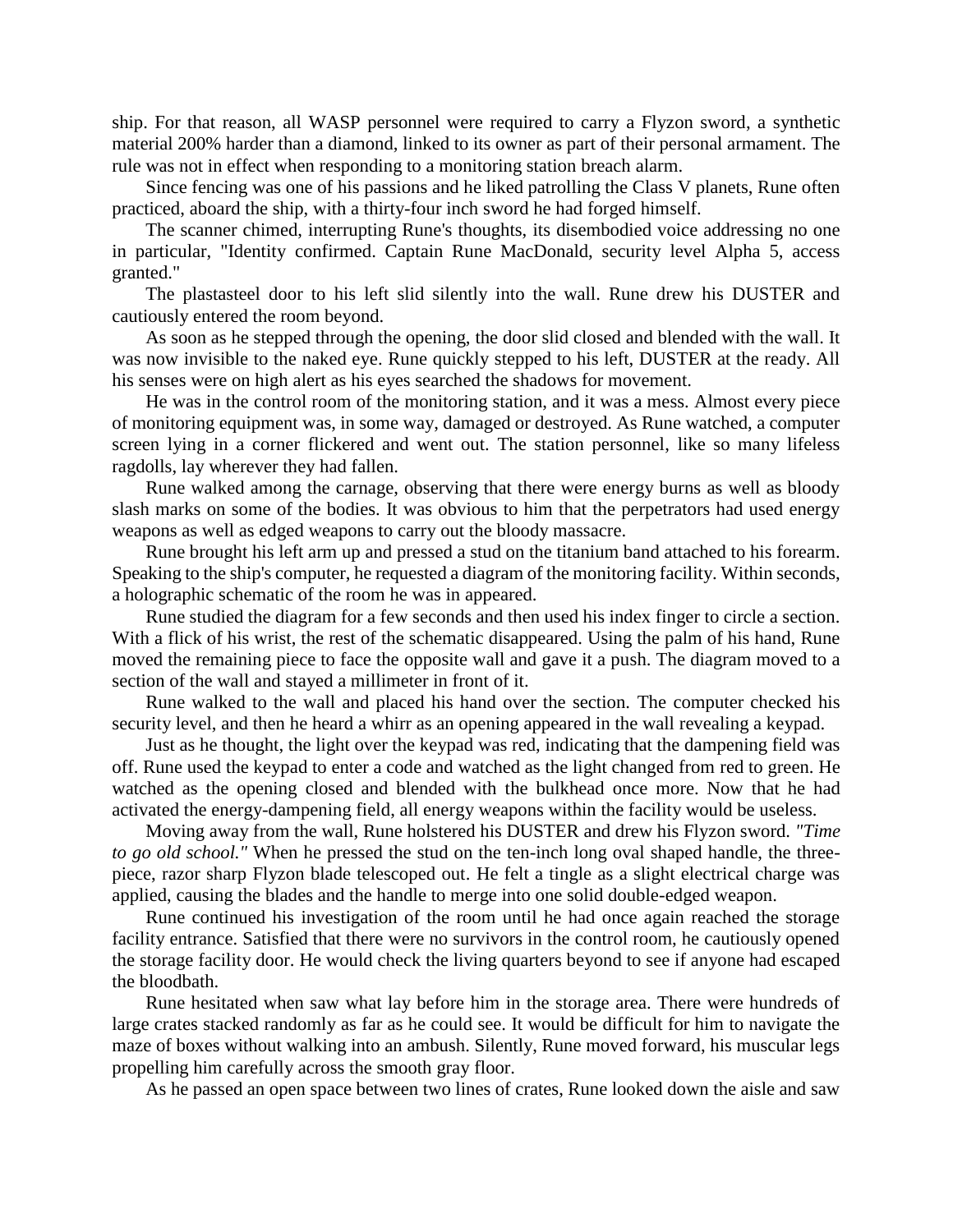daylight through a ragged hole in the metal structure. Beyond was a tunnel that probably led out of the mountain. There was only one thing that could make a hole that big through two inches of plastasteel . . . an SV42 focal mine. Anything else would either be ineffective or destroy everything in the building. Now he knew how the intruders had gained entrance to the facility. They had come in through the mine and had blown a hole in the station's wall.

It was obvious to Rune that someone was supplying advanced weapons to the locals. As he moved ahead more cautiously now, Rune reported his findings sub-vocally to his ship. The ship, in turn, would relay the report to WASP Command back on Earth.

Rune had gone only one hundred feet further, detouring around various stacks of crates, before a very faint scraping noise made him stop. The sound had come from a large stack of crates about two yards in front and to the right of where he stood.

Turning in the direction of the crates, Rune watched from the shadows as three figures stepped out from behind them. Although they were still partially in shadow, Rune could see that they were huge!

The aliens standing in front of Rune made his six-foot, eight-inch well-muscled body seem small by comparison. Using the height of the crates as a guide, Rune estimated that the one on the left was about three inches taller than he was. He guessed the one on the right to be two inches taller, with the one in the center taller still. Shaking his head, Rune thought to himself, "*They only grow them this big on Garagan.*

Rune's antagonists were broad shouldered and wide at the middle. They all had the Neanderthal head, red eyes, dark complexion, and copper-colored hair of the Garaganian people. The biggest of the three had a scar that ran from above his left eye, across the bridge of his nose, and down his right cheek. He looked as if he weighed well over three hundred and fifty pounds.

The other two had scars as well, and one of them, the smallest, had burn scars that covered the left side of his face. The middle one had an ear missing.

Rune looked the trio over for weaknesses and decided to give each one a name. He would call the one on the left "Tiny," the one on the right "Little," and the one in the middle he would call "Small."

Rune stepped out of the shadows and into the pool of light cast by the overhead illuminations. The Garaganians, a few yards away, did the same. Now that they were all standing in the light, Rune could see them and their weapons clearly. They were all carrying outdated Glock-60 magnum plasma handguns.

Rune breathed a sigh of relief. He was glad he had taken the time to turn on the dampening field. Even without the disabled advanced weapons they carried, this was not going to be easy.

Little held a forty-two-inch broadsword-like Fulani sword in his hand, the blade resting on his shoulder. Tiny was swinging an axe from front to back at his side. Small, the biggest of the three, held a wicked looking Falchion sword that curved slightly upward at the end.

Rune's blond hair and blue eyes made him look Scandinavian, and his DNA contained Scottish as well as Viking ancestry. He felt that his warrior heritage caused him to like personal combat very much.

Rune assumed a defensive stance, his muscles flexing in readiness for combat. The adrenalin rush was starting and his combat reflexes were kicking in. Some things don't change no matter how civilized man becomes.

Moving first, Rune took a few steps forward, sword poised to strike, and he addressed them in Galactic, "I am Captain MacDonald of the World Alliance Space Patrol. Place your weapons on the floor and step away from them."